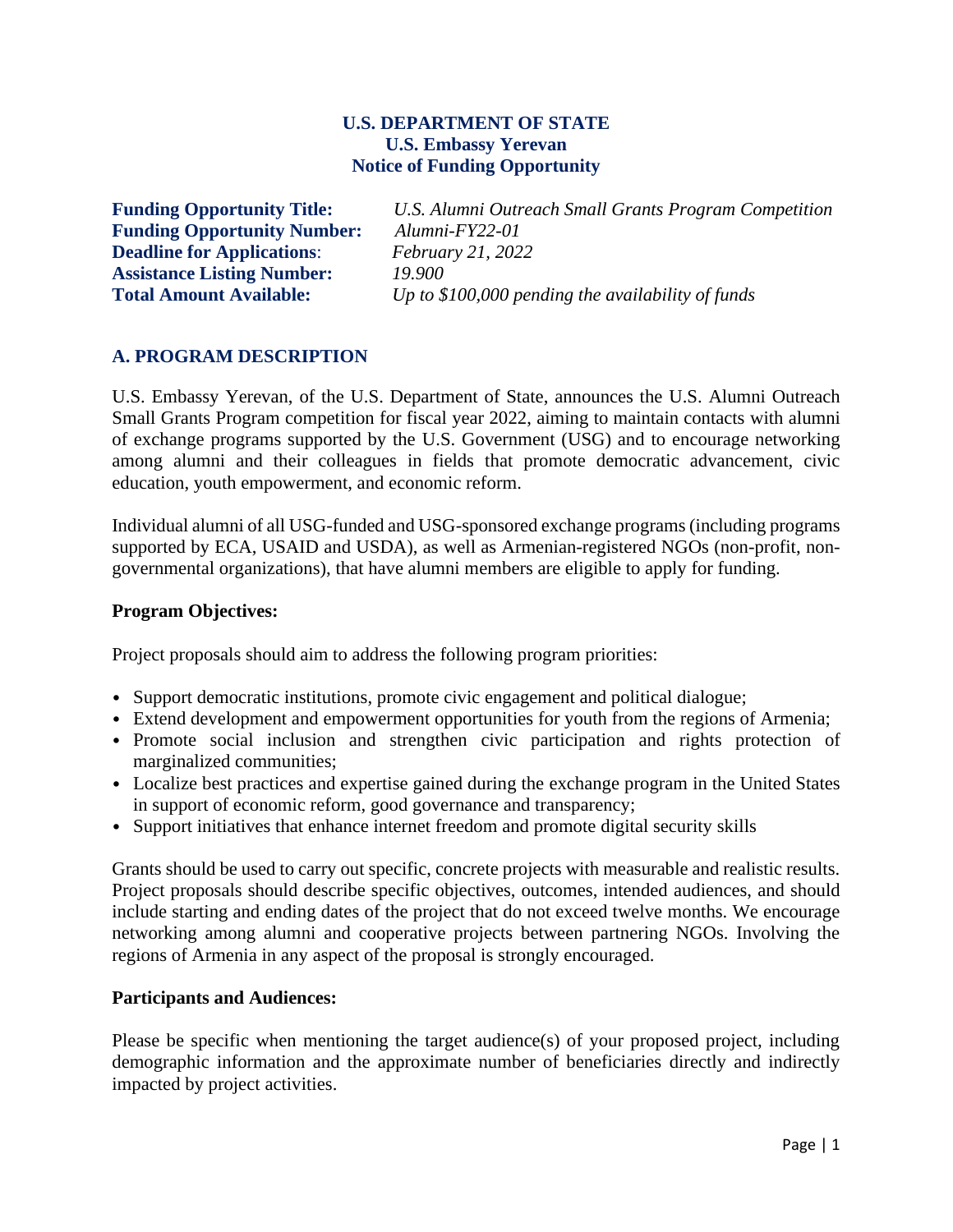# **B. FEDERAL AWARD INFORMATION**

| Length of performance period:   | Up to $12$ months                                             |
|---------------------------------|---------------------------------------------------------------|
| Number of awards anticipated:   | Up to 10 awards (depending on award budgets)                  |
| <b>Award Ceiling:</b>           | \$8,000 for individual grants and \$15,000 for awards to NGOs |
| Total available funding:        | <i>Up to \$100,000</i>                                        |
| Type of Funding:                | FY21/22 AEECA Funds under the Foreign Assistance Act          |
| Anticipated project start date: | June 1, 2022                                                  |

**NOTE:** This notice is subject to funds availability.

**Funding Instrument Type:** Grant, fixed amount award, or cooperative agreement. The type of funding instrument, exact amount of funding, the scope of work, and the terms and conditions of a successful award will be determined in pre-award negotiations between the applicant and U.S. Embassy representatives after the application has been selected for funding.

Cooperative agreements will be used only for awards to organizations in case the proposed project involves substantial U.S. Embassy involvement. "Substantial involvement" means that, after the award is approved for funding, U.S. Embassy staff will assist, guide, coordinate, or participate in project activities in a partnership role. The U.S. Embassy will not assume direction, primary responsibility, or a dominant role in project activities. These reside with the recipient for the entirety of the project.

**Program Performance Period**: Proposed projects should be completed in 12 months or less.

### **C. ELIGILIBITY INFORMATION**

- 1. Eligible Applicants: The following entities are eligible to apply:
	- Individual Alumni of all USG-funded or USG-sponsored exchange programs that are residents of Armenia;
	- Armenian-registered not-for-profit organizations, including think tanks and civil society/non-governmental organizations, that have USG alumni members;
	- Independent media outlets registered in Armenia that have USG alumni members.

Please note that American and third-country organizations and individuals are not eligible to apply. In case of institutional applicants, the representative(s) of the USG Alumni community need(s) to have a substantial involvement in the management or the programmatic activities of the project.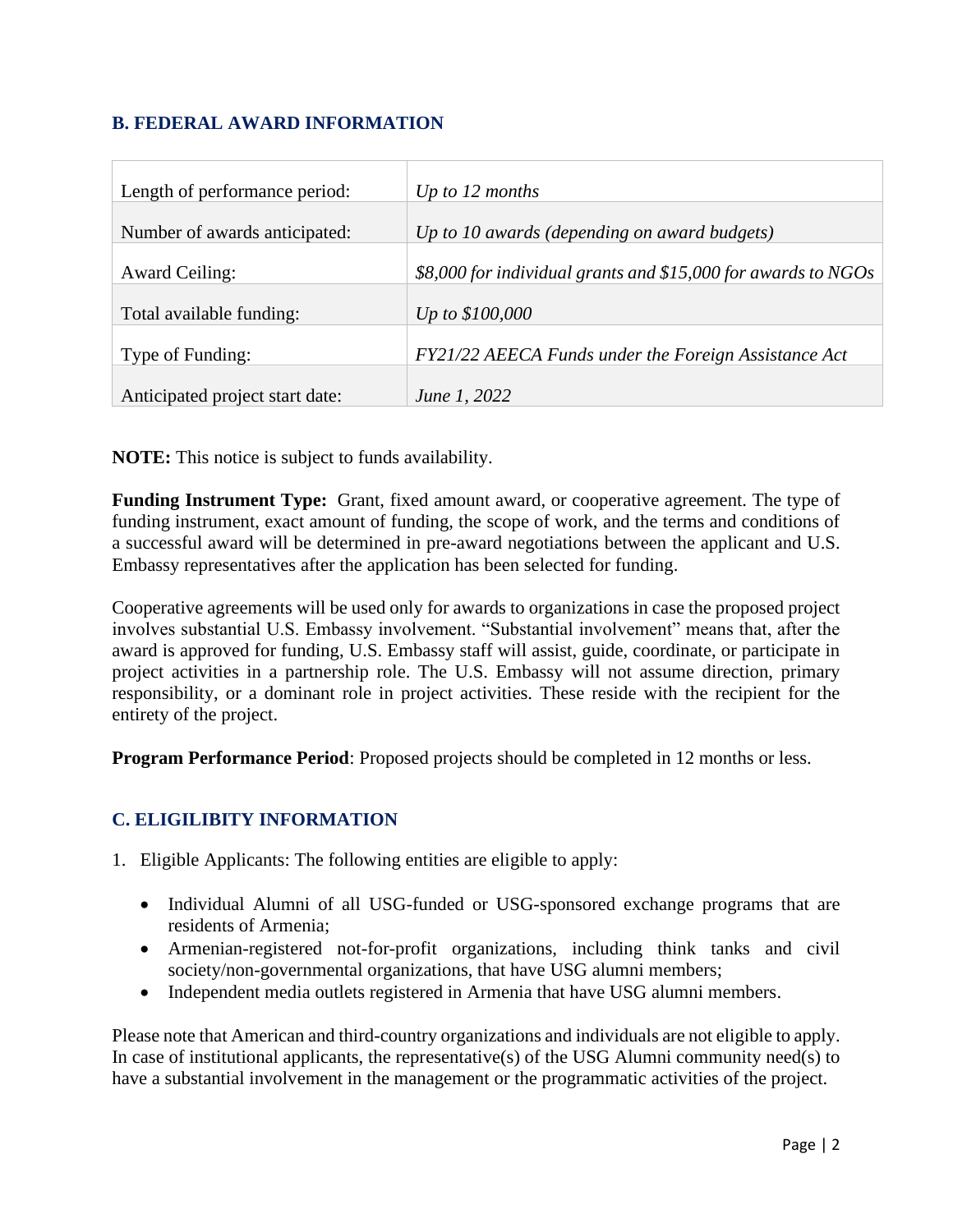2. Cost Sharing or Matching

Cost sharing is encouraged but not required. Matching is not required.

3. Other Eligibility Requirements

To be eligible to receive an award, all organizations must have a unique entity identifier (Data Universal Numbering System/DUNS number from Dun & Bradstreet), as well as a valid registration on www.SAM.gov. Please see Section D.3 for information on how to obtain these registrations. Individuals are not required to have a unique entity identifier or be registered in SAM.gov.

## **D. APPLICATION AND SUBMISSION INFORMATION**

### 1. **Application**

All applications must be written in English and submitted **by February 21, 2022, 11:59 p.m.** local (Armenian) time using the application portal available at the following links:

For individuals: <https://bit.ly/3std3Pl> For organizations: <https://bit.ly/3pfUqfJ>

Only applications submitted before the deadline will be considered for funding. After submitting the application electronically, the portal will notify the applicants about their successful submission.

### 2. **Content and Form of Application Submission**:

Applications received after the deadline, will not be reviewed. Applications lacking any of the required elements, or which do not follow the instructions listed in this funding announcement, will be deemed ineligible.

### **Content of Applications:**

The following application documents are **required**:

- 1. The official application form available under the links mentioned in Section D.1
- 2. SF424A (Budget Information for Non-Construction programs) and SF-424B (Assurances for Non-construction Programs) forms appended at the end of the online application. Please download the forms, fill them out and upload the filled-out versions directly into the online application.
- 3. Detailed budget and budget narrative presented in a clear and understandable format and uploaded in the respective fields in the online application portal. See section H. Other Information: Guidelines for Budget Submissions below for further information.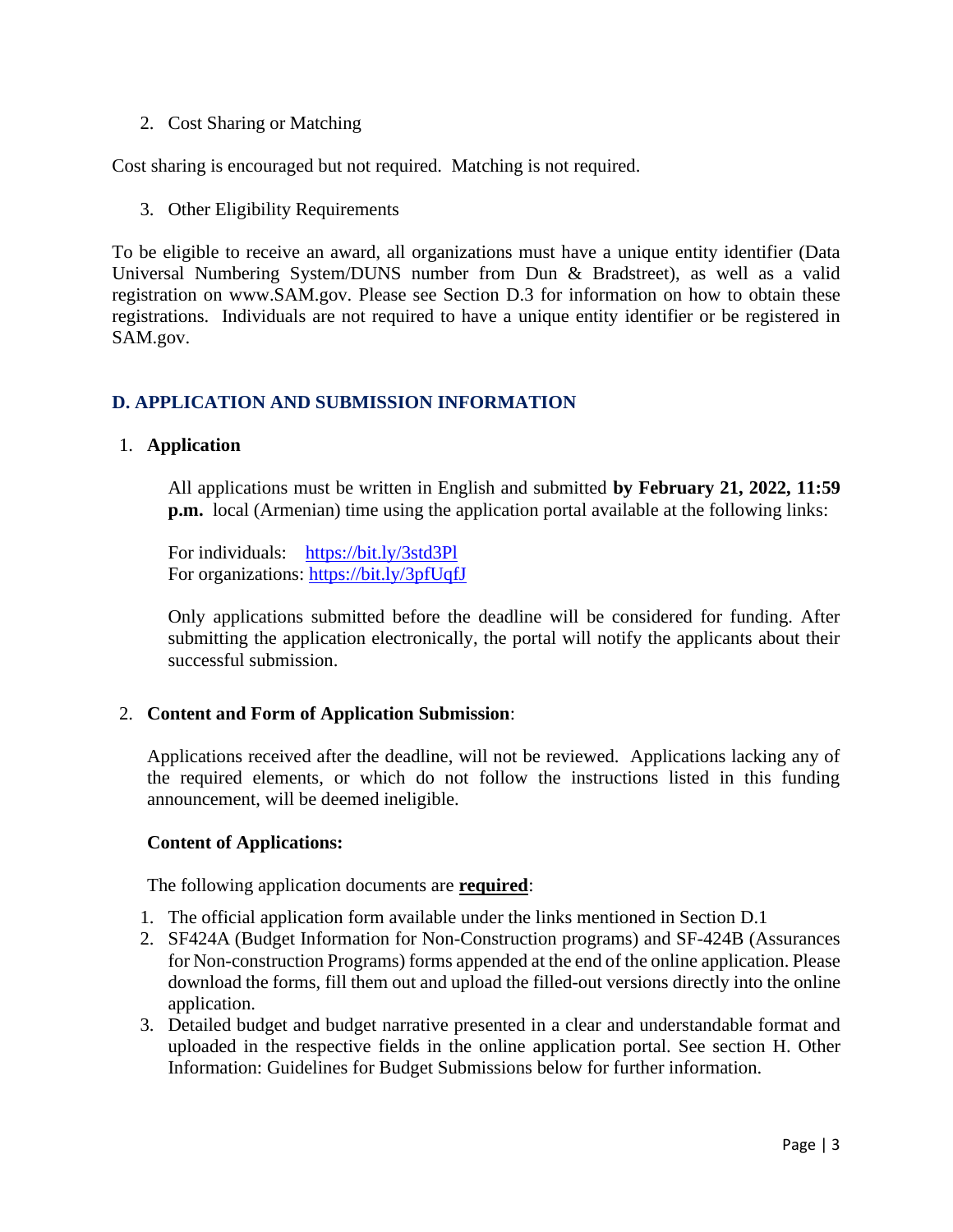- 4. The project proposal typed directly in the application portal. The proposal should contain sufficient information that anyone not familiar with it would understand exactly what the applicant wants to do. The proposal should include the below information:
	- ❖ **Proposal Summary:** Short narrative that outlines the proposed project, including project objectives and anticipated impact.
	- ❖ **Introduction to the Organization or Individual applying**: A description of past and present operations, showing ability to carry out the project, including information on all previous grants from the U.S. Embassy and/or U.S. government agencies.
	- ❖ **Problem Statement:** A clear, concise, and well-supported statement of the problem to be addressed and why the proposed project is needed.
	- ❖ **Project Goals and Objectives:** The "goals" describe what the project is intended to achieve. The "objectives" refer to the intermediate accomplishments on the way to the goals. These should be achievable and measurable.
	- ❖ **Project Activities, Methods and Design**: Describe the project activities and how they will help achieve the objectives. A description of how the project is expected to work to solve the stated problem and achieve the goal.
	- ❖ **Proposed Project Schedule and Timeline:** The proposed timeline for the project activities. Include the dates, times, and locations of planned activities and events.
	- ❖ **Key Personnel:** Names, titles, roles, and experience/qualifications of key personnel involved in the project. What proportion of their time will be used in support of this project?
	- ❖ **Project Partners:** List the names and type of involvement of key partner organizations and sub-awardees.
	- ❖ **Project Monitoring and Evaluation Plan:** This is an important part of successful grants. Throughout the duration of the grant, the project monitoring and evaluation plan explains how the activities will be monitored to ensure they are happening in a timely manner, and how the project will be evaluated to make sure it is meeting the goals of the grant.
	- ❖ **Future Funding or Sustainability:** This section explains the applicant's plan for continuing the project beyond the grant period, and/or the availability of other resources, if applicable.

### **Please ensure that:**

- The proposal clearly addresses the goals and objectives of this funding opportunity
- All documents are in English
- All budgets are in U.S. dollars

### **Attachments:**

- One-page CV of the USG Alumni and the key personnel of the project (required);
- Official registration documents (required for organizations);
- Letters of support from project partners (if any) describing the roles and responsibilities of each partner;
- Official permission letters, if required for project activities;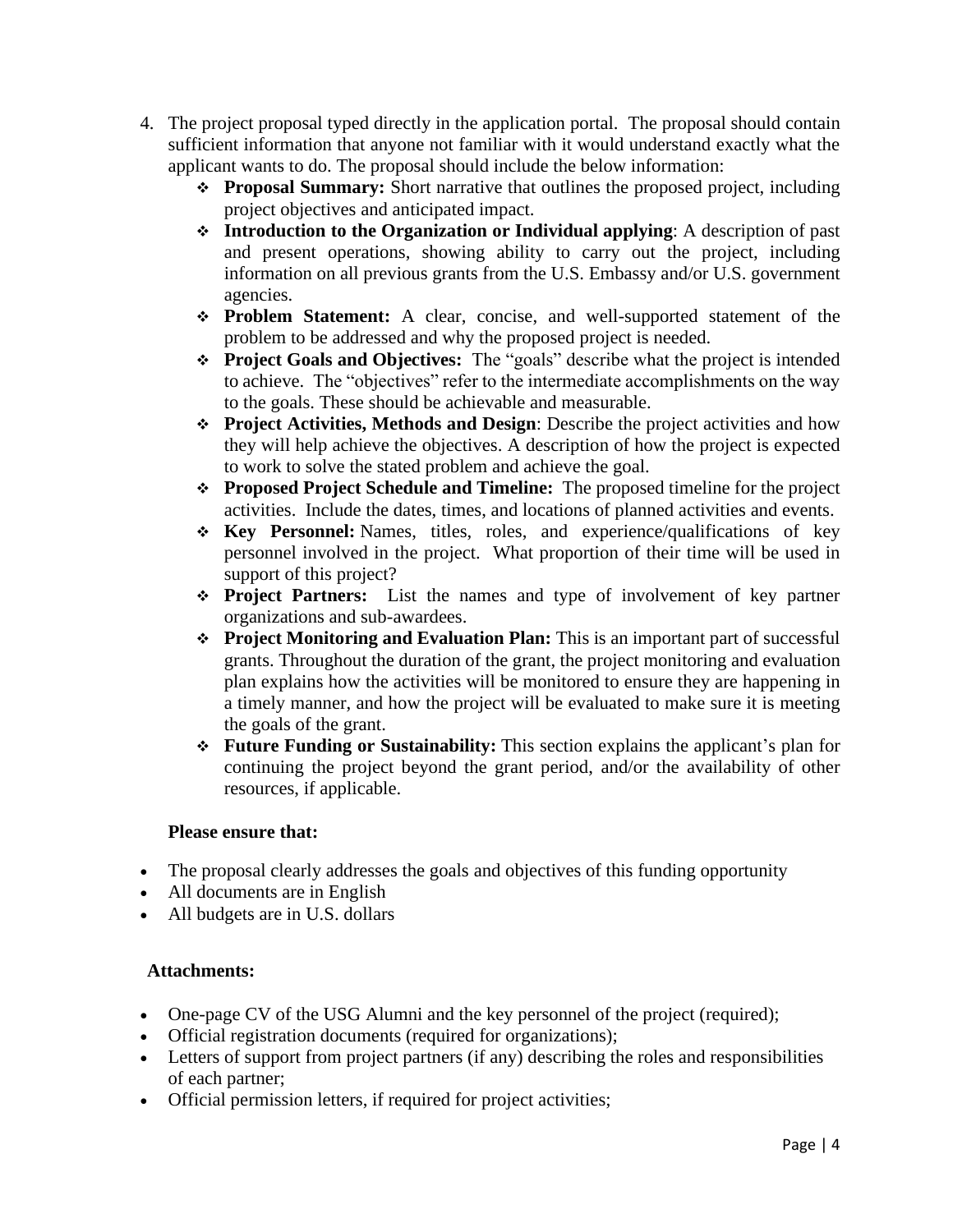• Other optional materials that the applicant feels are necessary for the accurate evaluation of the project proposal (recommendation letters, project materials, brochures etc.).

### **3. Unique Entity Identifier and System for Award Management (SAM.gov)**

### **Required Registrations:**

Any applicant listed on the Excluded Parties List System (EPLS) in the [System for Award](https://sam.gov/)  [Management \(SAM\)](https://sam.gov/) is not eligible to apply for an assistance award in accordance with the OMB guidelines at 2 CFR 180 that implement Executive Orders 12549 (3 CFR, 1986 Comp., p. 189) and 12689 (3 CFR, 1989 Comp., p. 235), "Debarment and Suspension." Additionally, no entity listed on the EPLS can participate in any activities under an award. All applicants are strongly encouraged to review the EPLS in SAM to ensure that no ineligible entity is included.

All organizations applying for grants (except individuals) must obtain these registrations. All are free of charge:

- Unique entity identifier from Dun & Bradstreet (DUNS number)
- NCAGE/CAGE code
- www.SAM.gov registration

Step 1: Apply for a DUNS number and an NCAGE number (these can be completed simultaneously)

DUNS application: Organizations must have a Data Universal Numbering System (DUNS) number from Dun & Bradstreet. If your organization does not have one already, you may obtain one by calling 1-866-705-5711 or visiting<http://fedgov.dnb.com/webform>

NCAGE application: Application page [here:](https://eportal.nspa.nato.int/AC135Public/scage/CageList.aspx) Instructions for the NCAGE application process can be found [here:](https://eportal.nspa.nato.int/AC135Public/Docs/US%20Instructions%20for%20NSPA%20NCAGE.pdf)

For NCAGE help from within the U.S., call 1-888-227-2423 For NCAGE help from outside the U.S., call 1-269-961-7766 Email NCAGE@dlis.dla.mil for any problems in getting an NCAGE code.

Step 2: After receiving the NCAGE Code, proceed to register in SAM.gov by logging onto: [https://www.sam.gov.](https://www.sam.gov/) SAM registration must be renewed annually.

4. Submission Dates and Times

Applications are due no later than February 21, 2022,11:59 p.m. local (Armenian) time.

5. Funding Restrictions

The funds requested under this program CANNOT fund partisan political activity; humanitarian aid and charities or charitable activities; scientific research; fundraising campaigns; commercial projects; trade activities; conferences and individual trips abroad; projects aimed primarily at the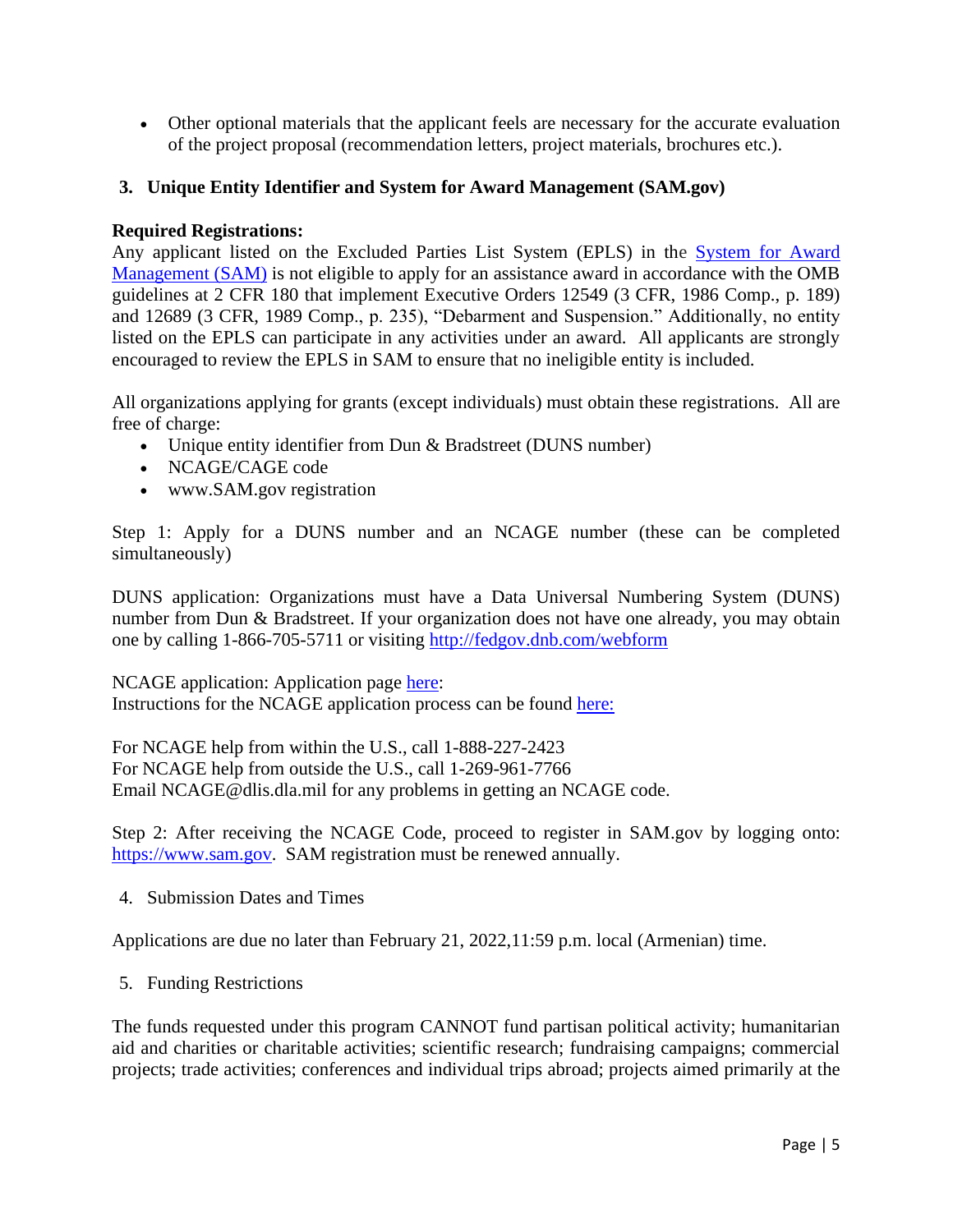institutional development of the recipient organization. Please note that award funds cannot be used to purchase alcoholic beverages.

## **E. APPLICATION REVIEW INFORMATION**

### **1. Evaluation Criteria**

Each application will be evaluated and rated on the basis of the evaluation criteria outlined below.

Proposals will be evaluated according to the project's relevance to the Alumni Outreach Small Grants Program goals; the extent to which the project has clearly formulated objectives, target groups, and expected outcomes; and the ability of the applicant to carry out the project aims.

**Quality and Feasibility of the Project Idea – (25) points:** The project idea is well developed, with detail about how project activities will be carried out. The proposal includes a reasonable implementation timeline.

**Project Planning/Ability to Achieve Objectives – (30) points:** Goals and objectives are clearly stated and project approach is likely to provide maximum impact in achieving the proposed results.

**Budget – (10) points:** The budget justification is detailed. Costs are reasonable in relation to the proposed activities and anticipated results. The budget is realistic, accounting for all necessary expenses to achieve proposed activities.

**Expected Results and Project's Sustainability – (20 points):** Project activities will continue to have positive impact after the end of the project. Applicant demonstrates it can measure project success against key indicators and provides milestones to indicate progress toward goals outlined in the proposal. The project includes output and outcome indicators and shows how and when those will be measured.

**Organizational Capacity and Record on Previous Grants – (15 points):** The applicant has expertise in its stated field and has the internal controls in place to manage federal funds.

The maximum score for each criterion is indicated in parentheses. Each criterion includes factors reviewers will consider in determining how well an application meets that criterion. Applications that best address these criteria will be the most competitive.

### **2. Review and Selection Process**

A Grants Review Committee will evaluate all eligible applications. Reviewers' final scores will be combined and averaged to produce a final rank order of the proposals. Final approvals from responsible offices at the U.S. Department of State in Washington, DC, will be obtained before the grants are signed.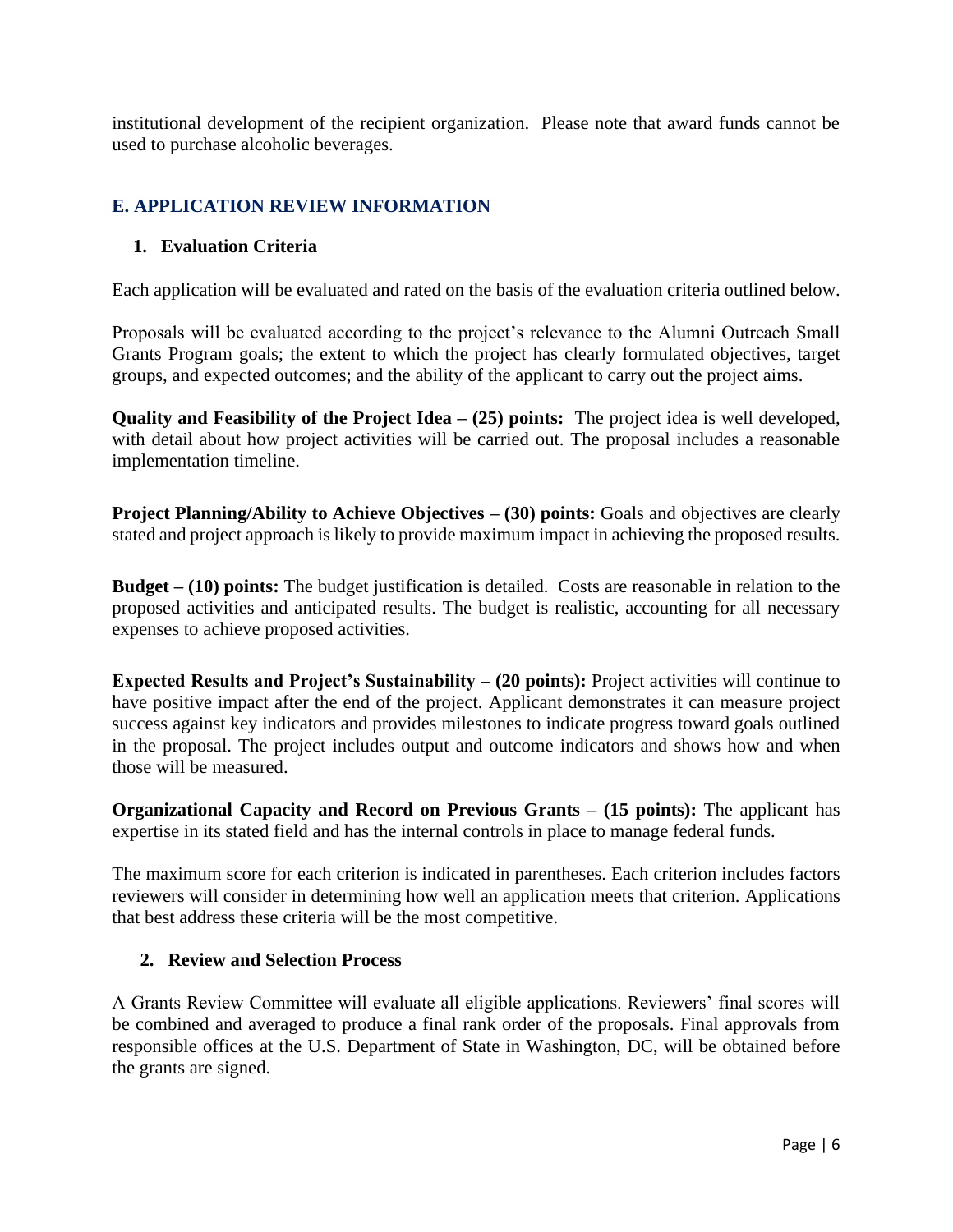## **F. FEDERAL AWARD ADMINISTRATION INFORMATION**

### **1. Federal Award Notices**

The grant award or cooperative agreement will be written, signed, awarded, and administered by the Grants Officer. The assistance award agreement is the authorizing document, and it will be provided to the recipient for review and signature by email. The recipient may only start incurring project expenses beginning on the start date shown on the grant award document signed by the Grants Officer.

If a proposal is selected for funding, the Department of State has no obligation to provide any additional future funding. Renewal of an award to increase funding or extend the period of performance is at the discretion of the Department of State.

Issuance of this NOFO does not constitute an award commitment on the part of the U.S. Government, nor does it commit the U.S. Government to pay for costs incurred in the preparation and submission of proposals. Further, the U.S. Government reserves the right to reject any or all proposals received.

**Payment Method:** Payments will, in general, be made in at least two segments. An initial segment will be authorized to initiate the project. The applicant must provide a report about the use of the previous segment of funds before the consecutive segment is released.

### **2. Administrative and National Policy Requirements**

Before submitting an application, applicants should review all the terms and conditions and required certifications which will apply to this award, to ensure that they will be able to comply.

These include:

- 2 CFR 25 [UNIVERSAL IDENTIFIER AND SYSTEM FOR AWARD](https://www.ecfr.gov/cgi-bin/text-idx?SID=81a5f41de81c46a9844617d93a9db081&mc=true&node=pt2.1.25&rgn=div5)  **[MANAGEMENT](https://www.ecfr.gov/cgi-bin/text-idx?SID=81a5f41de81c46a9844617d93a9db081&mc=true&node=pt2.1.25&rgn=div5)**
- 2 CFR 170 [REPORTING SUBAWARD AND EXECUTIVE COMPENSATION](https://www.ecfr.gov/cgi-bin/text-idx?SID=81a5f41de81c46a9844617d93a9db081&mc=true&node=pt2.1.170&rgn=div5)  **[INFORMATION](https://www.ecfr.gov/cgi-bin/text-idx?SID=81a5f41de81c46a9844617d93a9db081&mc=true&node=pt2.1.170&rgn=div5)**
- 2 CFR 175 [AWARD TERM FOR TRAFFICKING IN PERSONS](https://www.ecfr.gov/cgi-bin/text-idx?SID=81a5f41de81c46a9844617d93a9db081&mc=true&node=pt2.1.175&rgn=div5)
- 2 CFR 182 [GOVERNMENTWIDE REQUIREMENTS FOR DRUG-FREE](https://www.ecfr.gov/cgi-bin/text-idx?SID=81a5f41de81c46a9844617d93a9db081&mc=true&node=pt2.1.182&rgn=div5)  [WORKPLACE \(FINANCIAL ASSISTANCE\)](https://www.ecfr.gov/cgi-bin/text-idx?SID=81a5f41de81c46a9844617d93a9db081&mc=true&node=pt2.1.182&rgn=div5)
- 2 CFR 183 [NEVER CONTRACT WITH THE ENEMY](https://www.ecfr.gov/cgi-bin/text-idx?SID=81a5f41de81c46a9844617d93a9db081&mc=true&node=pt2.1.183&rgn=div5)
- 2 CFR 600 [DEPARTMENT OF STATE REQUIREMENTS](https://www.ecfr.gov/cgi-bin/text-idx?SID=81a5f41de81c46a9844617d93a9db081&mc=true&tpl=/ecfrbrowse/Title02/2chapterVI.tpl)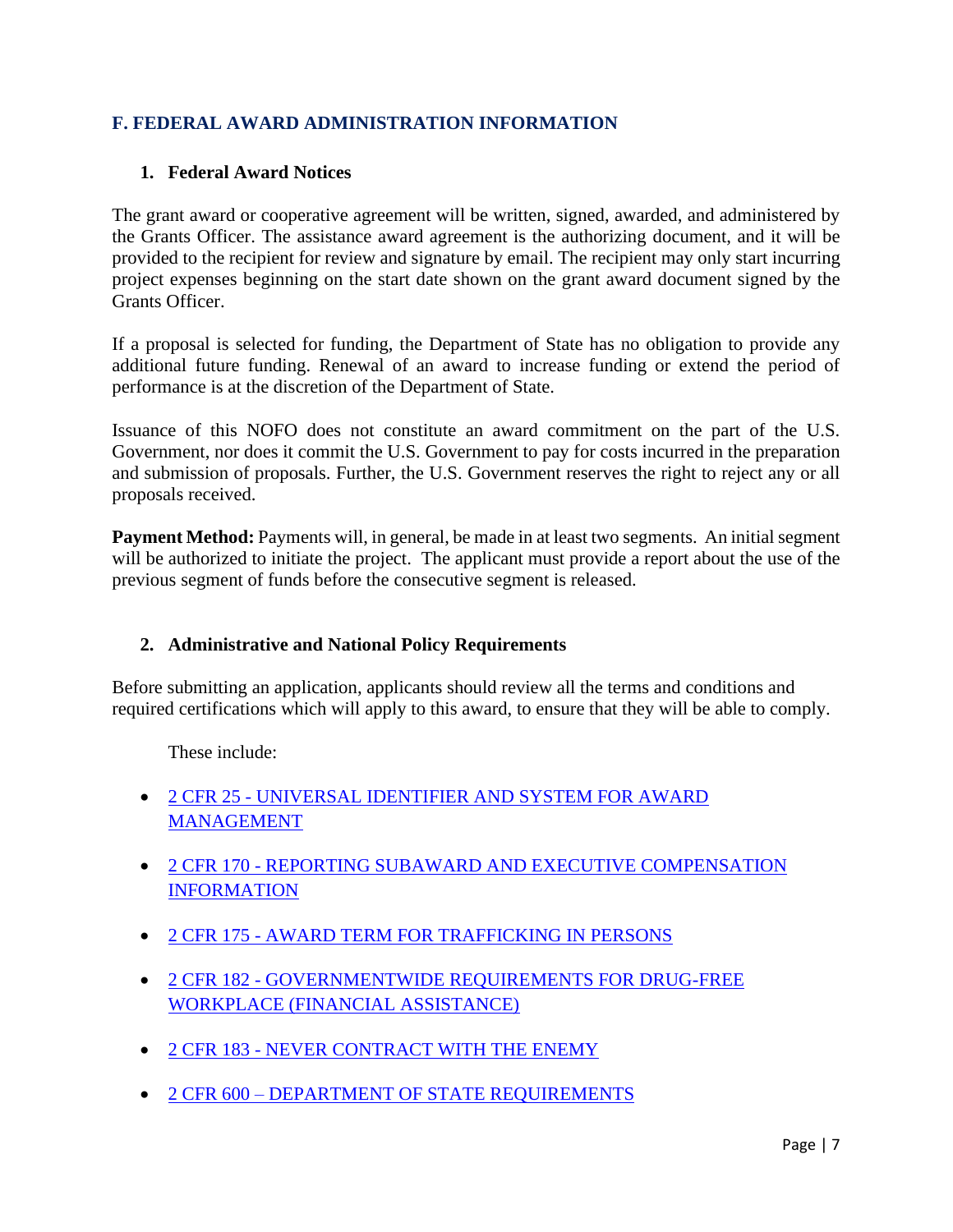## • [U.S. DEPARTMENT OF STATE STANDARD TERMS AND CONDITIONS](https://www.state.gov/about-us-office-of-the-procurement-executive/)

In accordance with the Office of Management and Budget's guidance located at 2 CFR part 200, all applicable Federal laws, and relevant Executive guidance, the Department of State will review and consider applications for funding, as applicable to specific programs, pursuant to this notice of funding opportunity in accordance with the following: NOTE:

- [Guidance for Grants and Agreements in Title 2 of the Code of Federal Regulations](https://www.ecfr.gov/cgi-bin/text-idx?SID=81a5f41de81c46a9844617d93a9db081&mc=true&node=pt2.1.200&rgn=div5) (2 CFR), as updated in the Federal Register's 85 FR 49506 on August 13, 2020, particularly on:
	- o Selecting recipients most likely to be successful in delivering results based on the program objectives through an objective process of evaluating Federal award applications (2 CFR part 200.205),
	- o Prohibiting the purchase of certain telecommunication and video surveillance services or equipment in alignment with section 889 of the National Defense Authorization Act of 2019 (Pub. L. No. 115—232) (2 CFR part 200.216),
	- o Promoting the freedom of speech and religious liberty in alignment with *Promoting Free Speech and Religious Liberty* (E.O. 13798) and *Improving Free Inquiry, Transparency, and Accountability at Colleges and Universities* (E.O. 13864) (§§ 200.300, 200.303, 200.339, and 200.341),
	- o Providing a preference, to the extent permitted by law, to maximize use of goods, products, and materials produced in the United States (2 CFR part 200.322), and
	- o Terminating agreements in whole or in part to the greatest extent authorized by law, if an award no longer effectuates the program goals or agency priorities (2 CFR part 200.340).

**Reporting Requirements:** Reporting Requirements: Recipients will be required to submit financial reports and program reports. The award document will specify how often these reports must be submitted. All recipients must submit a formal report to the Grants Officer upon completion of the project. The report should discuss what was done, whether the project was successful from the applicant's perspective and how it might be improved in the future. Copies of video materials, CDs and other video and audio aids generated during the implementation of the project attesting to the success of the grant activities are welcome, and sometimes required indeed. An accounting of the use of the grant funds must also be included. Successful applicants will be required to include gender-sensitive indicators and sex-disaggregated data in their reporting.

**Foreign Assistance Data Review:** As required by Congress, the Department of State must make progress in its efforts to improve tracking and reporting of foreign assistance data through the Foreign Assistance Data Review (FADR). The FADR requires tracking of foreign assistance activity data from budgeting, planning, and allocation through obligation and disbursement. Successful applicants will be required to report and draw down federal funding based on the appropriate FADR Data Elements, indicated within their award documentation. In cases of more than one FADR Data Element, typically program or sector and/or regions or country, the successful applicant will be required to maintain separate accounting records.

### **G. FEDERAL AWARDING AGENCY CONTACTS**

If you have any questions about the grant application process, please contact at [manukyana@state.gov](mailto:manukyana@state.gov)*.*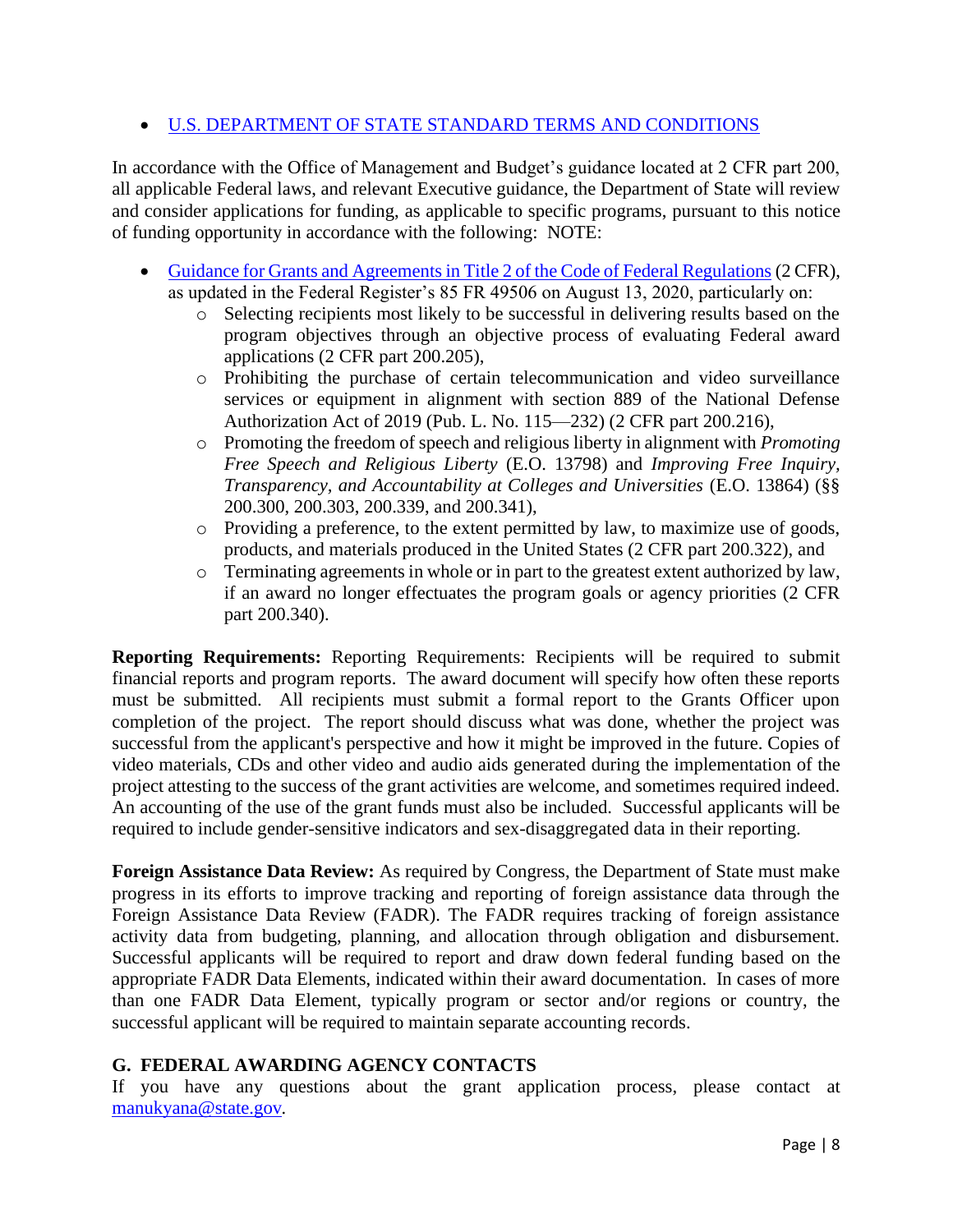The U.S. Embassy will be holding informative presentations for alumni and local NGOs throughout Armenia to provide additional information and details about the U.S. Alumni Outreach Grants Program Competition. Presentation dates and locations will be shared on the official Facebook page of the [U.S. Embassy](https://www.facebook.com/usdos.armenia/?fref=ts&ref=br_tf) Yerevan.

# **H. OTHER INFORMATION**

### **Guidelines for Budget Justification:**

Grants may not cover the following costs:

- 1. Social welfare projects;
- 2. Capital improvements;
- 3. Purchase of furniture and office decorations;
- 4. Purchase of vehicles;
- 5. Projects that contain the appearance of partisanship/support for electoral campaigns;
- 6. Academic or analytical research (if not part of a larger project);
- 7. Scholarships;
- 8. Paying the costs of international participants/guest speakers at events;
- 9. Medical and psychological research, and clinical studies;
- 10. Provision of health care services;
- 11. Projects of a commercial nature;

12. Entertainment costs (social activities, ceremonies, alcoholic beverages, cocktail parties, guided tours).

### **Budget guidelines**

To be sure that the Review Panel understands why there is a need for funding, the applicant should **prepare a line-by-line, detailed list of expenses** that is envisioned for this project. Budgets should be submitted in U.S. dollars. The budget should be prepared in a logical manner and offer enough detail that a reviewer will be able to understand exactly what the figures mean and how that figure was determined.

The proposal should also include a narrative text statement that explains very precisely the proposed budget so that members of the Panel will understand how exactly the money would be spent. The budget narrative should follow the actual budget presentation itself and describe in detail the costs presented in the budget. In other words, the narrative explains, line by line, what the numbers mean and how they were determined.

"Cost Sharing" refers to contributions from the organization or other entities that are different from the U.S. Embassy. It also includes in-kind contributions such as volunteers' time and donated venues.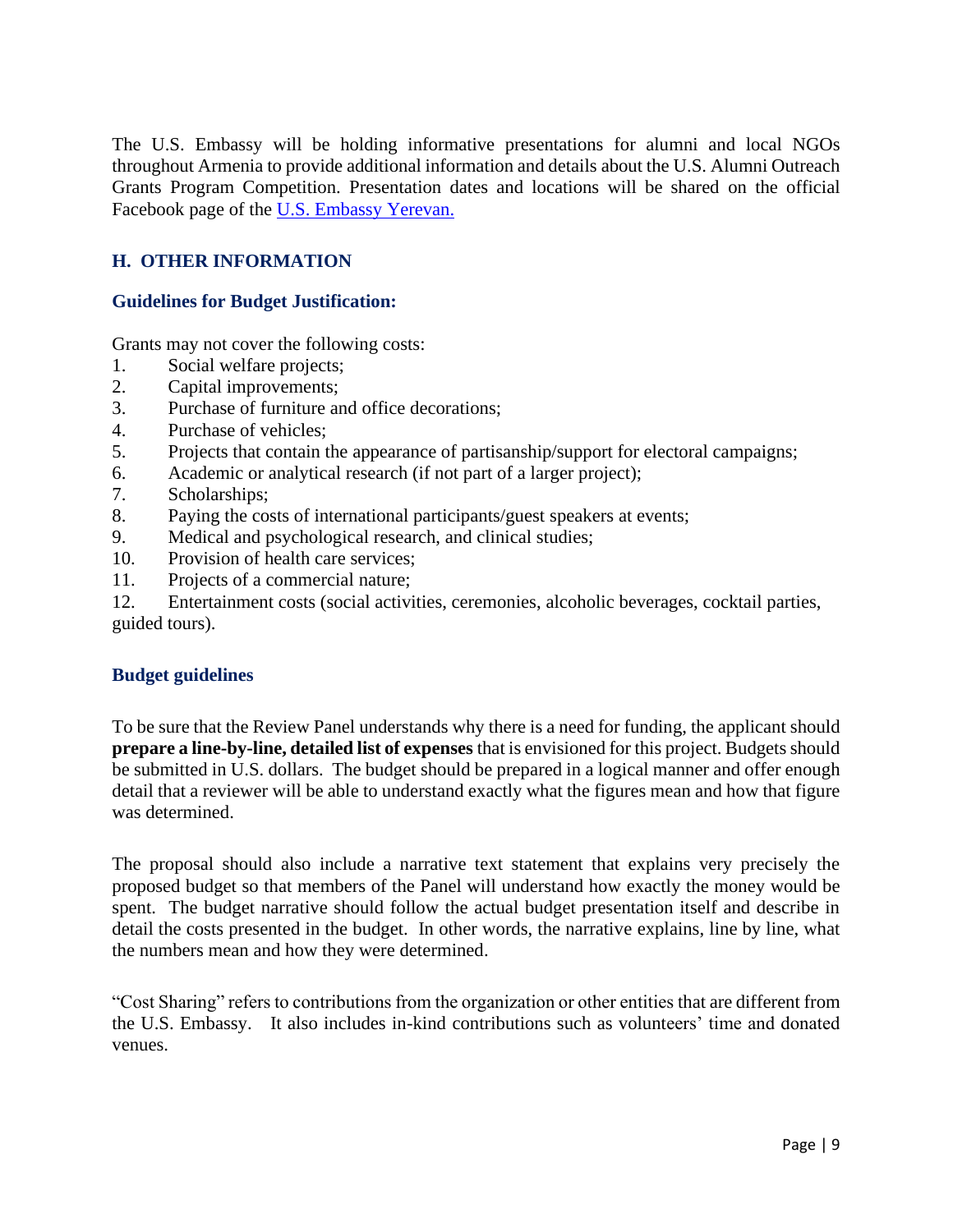**Program Expenses** should cover costs for the project activities. They may include preparation or acquisition of literature or educational materials; honoraria to specialists or associates; expenses for seminars or conferences (speaker's fee, preparation of materials and room rental), etc.

If the proposal seeks funding to purchase items/services with any single item exceeding \$1,000 in cost, the application must include three pro-forma estimates from different vendors stipulating the market price of the desired item.

**Salaries** should be paid only to the people who will have a direct and specific involvement in the project which is not otherwise within the regular scope of their duties and who will spend a majority of their time on the project. Salaries should not be requested for the ongoing, operational job remuneration of the organization staff. The salary should be calculated on the total number of hours worked for the duration of the project (the percentage of the person's monthly involvement with the project is the preferable calculation formula). Salary levels should be reasonable and no higher than other local salaries. Please bear in mind that the total amount of salaries to be funded should not exceed 20% of the total budget.

**Equipment** refers to the following: computers, copying machines, printers, or other technical devices necessary for the fulfillment of the project the unit price of which exceeds \$5,000. Other equipment proposed for purchase that is not critical to the fulfillment of the project will be excluded (for example, the purchase of a computer for organizing a conference is not a justified expense). Remember that renting equipment for the short-term project activities is often preferable to the Panel than an outright purchase.

The use of "miscellaneous expenses" as a budget item is unacceptable.

**Meals** not integral to a project event are not acceptable grant expenses. An effort should be made to secure funding from other sources for food costs. When these costs cannot be supported otherwise, they should be clearly justified and limited to a maximum of 10% of the total award amount. This includes expenses associated with individual per diems for grant-related activities.

**Indirect Costs:** These are costs that cannot be linked directly to the project activities, such as overhead costs needed to help keep the organization operating. If your organization has a Negotiated Indirect Cost Rate (NICRA) and includes NICRA charges in the budget, attach a copy of your latest NICRA. Organizations that have never had a NICRA may request indirect costs of 10% of the modified total direct costs as defined in 2 CFR 200.68. "Cost Sharing" refers to contributions from the organization or other entities other than the U.S. Embassy. It also includes in-kind contributions such as volunteers' time and donated venues.

**Entertainment Costs,** including amusement, diversion, and social activities and any associated costs are unallowable, except where specific costs that might otherwise be considered entertainment have a programmatic purpose and are authorized either in the approved budget for the award or with prior written approval of the U.S. Embassy Grants Officer.